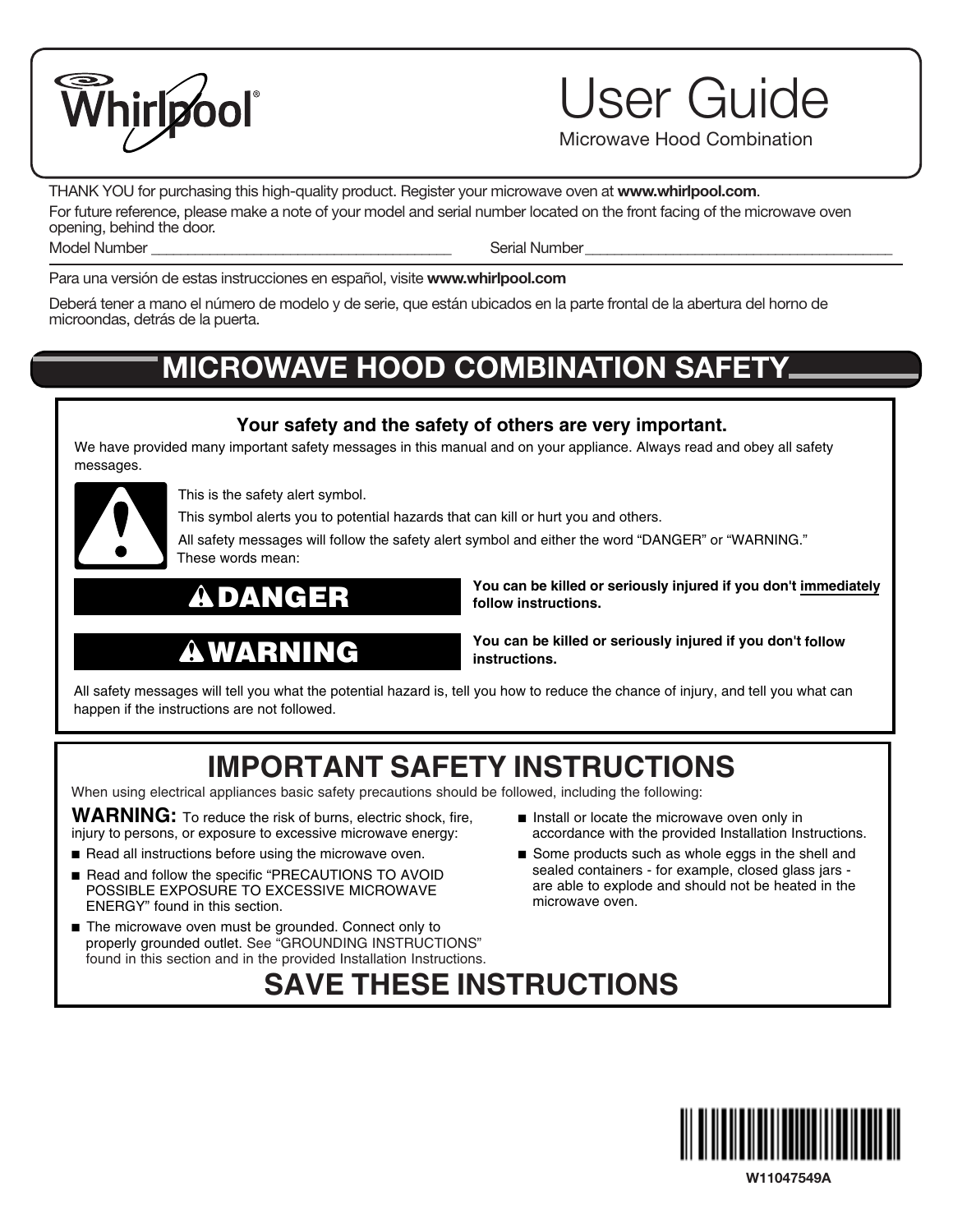# **IMPORTANT SAFETY INSTRUCTIONS**

- Use the microwave oven only for its intended use as described in the manual. Do not use corrosive chemicals or vapors in the microwave oven. This type of oven is specifically designed to heat, cook, or dry food. It is not designed for industrial or laboratory use.
- As with any appliance, close supervision is necessary when used by children.
- Do not operate the microwave oven if it has a damaged cord or plug, if it is not working properly, or if it has been damaged or dropped.
- The microwave oven should be serviced only by qualified service personnel. Call an authorized service company for examination, repair, or adjustment.
- Do not cover or block any openings on the microwave oven.
- Do not store this microwave oven outdoors. Do not use the microwave oven near water - for example, near a kitchen sink, in a wet basement, near a swimming pool, or similar locations.
- Do not immerse cord or plug in water.
- Keep cord away from heated surfaces.
- Do not let cord hang over edge of table or counter.
- See door surface cleaning instructions in the "Microwave Oven Care" section.
- To reduce the risk of fire in the oven cavity:
	- Do not overcook food. Carefully attend the microwave oven when paper, plastic, or other combustible materials are placed inside the oven to facilitate cooking.
	- Remove wire twist-ties from paper or plastic bags before placing bags in oven.
	- If materials inside the oven ignite, keep oven door closed, turn oven off, and disconnect the power cord, or shut off power at the fuse or circuit breaker panel.
	- Do not use the cavity for storage purposes. Do not leave paper products, cooking utensils, or food in the cavity when not in use.

■ Liquids, such as water, coffee, or tea are able to be overheated beyond the boiling point without appearing to be boiling. Visible bubbling or boiling when the container is removed from the microwave oven is not always present. THIS COULD RESULT IN VERY HOT LIQUIDS SUDDENLY BOILING OVER WHEN THE CONTAINER IS DISTURBED OR A SPOON OR OTHER UTENSIL IS INSERTED INTO THE LIQUID.

To reduce the risk of injury to persons:

- Do not overheat the liquid.
- Stir the liquid both before and halfway through heating it.
- Do not use straight-sided containers with narrow necks.
- After heating, allow the container to stand in the microwave oven for a short time before removing the container.
- Use extreme care when inserting a spoon or other utensil into the container.
- Do not mount over a sink.
- Do not store anything directly on top of the microwave oven when the microwave oven is in operation.
- Clean Ventilating Hoods Frequently Grease should not be allowed to accumulate on hood or filter.
- When flambéing foods under the hood, turn the fan on.
- Suitable for use above both gas and electric cooking equipment.
- Intended to be used above ranges with maximum width of 36" (91.44 cm).
- Use care when cleaning the vent-hood filter. Corrosive cleaning agents, such as lye-based oven cleaners, may damage the filter.

## **SAVE THESE INSTRUCTIONS**

### **PRECAUTIONS TO AVOID POSSIBLE EXPOSURE TO EXCESSIVE MICROWAVE ENERGY**

- **(a)** Do not attempt to operate this oven with the door open since open-door operation can result in harmful exposure to microwave energy. It is important not to defeat or tamper with the safety interlocks.
- **(b)** Do not place any object between the oven front face and the door or allow soil or cleaner residue to accumulate on sealing surfaces.
- **(c)** Do not operate the oven if it is damaged. It is particularly important that the oven door close properly and that there is no damage to the:
	- (1) Door (bent),
	- (2) Hinges and latches (broken or loosened),
	- (3) Door seals and sealing surfaces.
- **(d)** The oven should not be adjusted or repaired by anyone except properly qualified service personnel.

State of California Proposition 65 Warnings:

WARNING: This product contains one or more chemicals known to the State of California to cause cancer.

WARNING: This product contains one or more chemicals known to the State of California to cause birth defects or other reproductive harm.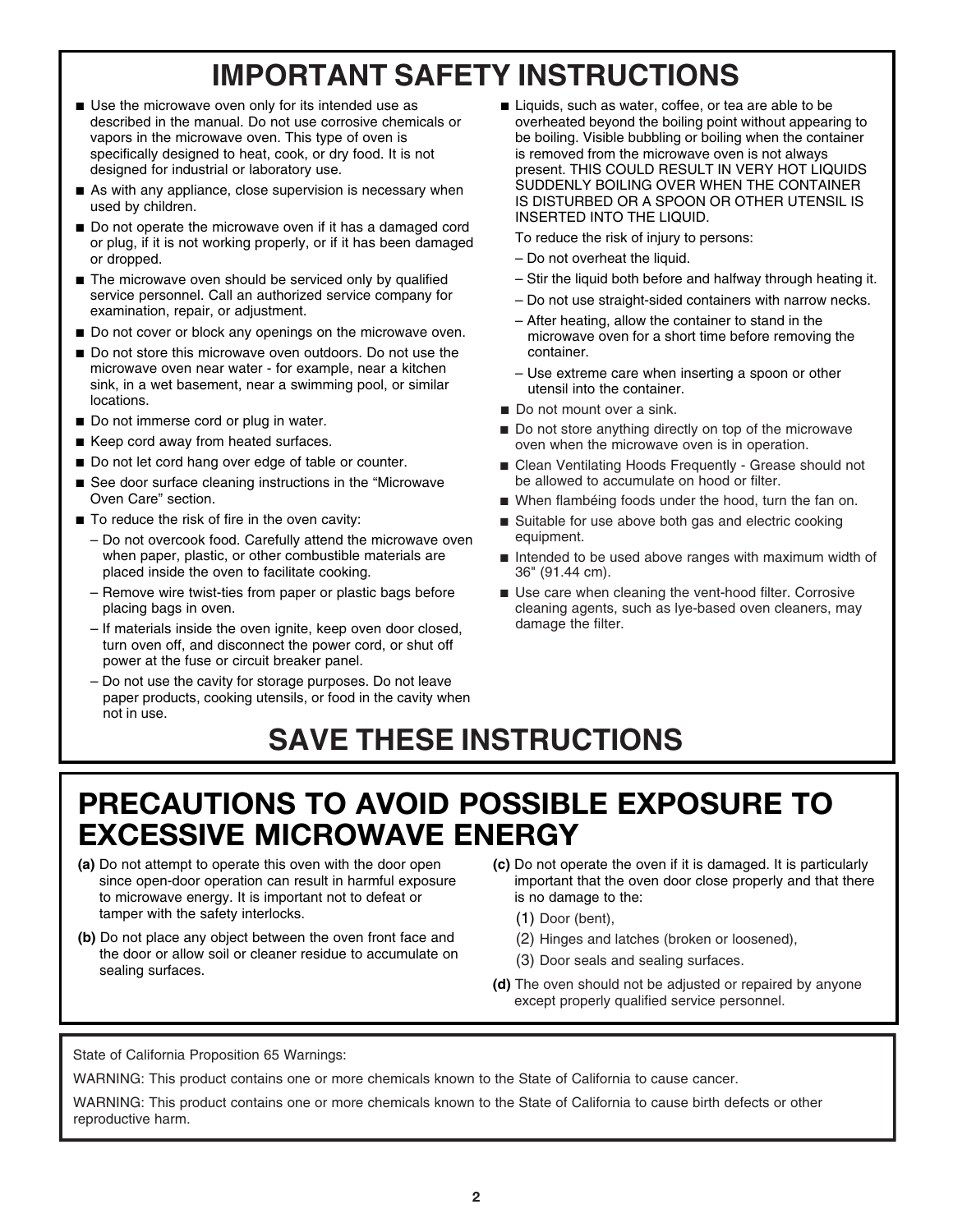### **Electrical Requirements**

**Electrical Shock Hazard**

**Plug into a grounded 3 prong outlet.**

**Do not remove ground prong.**

**Do not use an adapter.**

**Do not use an extension cord.**

**Failure to follow these instructions can result in death, fire, or electrical shock.**

Observe all governing codes and ordinances.

#### **Required:**

A 120 V, 60 Hz, AC-only, 15- or 20-amp electrical supply with a fuse or circuit breaker.

#### **Recommended:**

- A time-delay fuse or time-delay circuit breaker.
- A separate circuit serving only this microwave oven.

# **RATING YOUR MICROWAVE OVEN**

### **Settings**

#### **Clock**

The Clock is a 12-hour (12:00-11:59) or 24-hour (0:00-23:59) clock. Touch OPTIONS/CLOCK to reach Clock submenuand follow the prompts to set the Clock. Clock format (12 hours with AM and PM, 12 hours without AM and PM,or 24 hours) may also be set in the Clock submenu.

#### **Timer**

With the microwave oven in Standby mode, touch the Timer control, enter time, then touch the Timer control or the Start control. Cook functions may be entered while the Timer is counting down. To cancel timer, touch Timer control while the Timer countdown is active in the display.

| <b>Control Lock</b> |  |
|---------------------|--|

 $\overline{\mathbf{x}}$ Control Lock

Activate to avoid unintended start. Touch and hold the Cancel control for about 3 seconds until 2 tones sound and padlock icon appears in the display. Repeat to unlock control.

#### **Options/Clock**

Ten options/settings may be adjusted: 1-Clock & Energy Save; 2-Scrolling Speed; 3-Sound; 4-Language; 5-Auto Vent Fan; 6-Filter Reset; 7-Fan Timer; 8-Light Timer; 9-Demo Mode; 10-Factory **Reset** 

### **Vent Fan**

Various speeds, ranging from high to low and off. Comes on automatically as cooling fan during any cook function.

**Vent Timer:** Set vent fan to run for exactly 30 minutes or to run for only 30 minutes more (off after 30 minutes). The vent fan may be turned off at any time using the Vent Fan control. Touch OPTIONS/ CLOCK to reach the Fan Timer submenu and select the setting.

# WARNING **GROUNDING INSTRUCTIONS**

■ **For all cord connected appliances:**

The microwave oven must be grounded. In the event of an electrical short circuit, grounding reduces the risk of electric shock by providing an escape wire for the electric current. The microwave oven is equipped with a cord having a grounding wire with a grounding plug. The plug must be plugged into an outlet that is properly installed and grounded.

**WARNING:** Improper use of the grounding plug can result in a risk of electric shock. Consult a qualified electrician or serviceman if the grounding instructions are not completely understood, or if doubt exists as to whether the microwave oven is properly grounded.

Do not use an extension cord. If the power supply cord is too short, have a qualified electrician or serviceman install an outlet near the microwave oven.

# **SAVE THESE INSTRUCTIONS**

This device complies with Part 18 of the FCC Rules.

**Auto Vent Fan (on some models):** To keep the microwave oven from overheating, the auto vent fan will automatically turn on at high speed if the temperature from the range or cooktop below the microwave oven gets too hot. When this occurs, the vent fan cannot be turned off. "AUTO FAN ON for heat circulation" appears in the display.

**Dynamic Fan Sensing (on some models):** To keep the microwave oven from overheating, the auto vent fan will automatically turn on at various speeds, depending on the temperature from the range or cooktop below the microwave oven. When this occurs, the vent fan cannot be turned off. "AUTO FAN Sensor Technology for heat circulation" appears in the display. As the temperature cools, the fan will automatically decrease its speed, then turn off.

#### **Light Timer**

Set the cooktop light to turn on and off at certain times. Touch OPTIONS/CLOCK to reach the Light Timer submenu, and follow the prompts to set the light on time and light off time in hours and minutesor to cancel Light Timer.

**NOTE:** Light Timer uses 12-hour clock only.

#### **Filter Reset**

Reset the filter status after replacing and/or cleaning the filters. Touch OPTIONS/CLOCK to reach the Filter Reset submenu, and activate reset.

#### **Sound (Tones)**

Programming tones and signals. Programming tones may be turned off, or all tones (including end-of-function signals) may be turned off. Touch OPTIONS/CLOCK to reach the Sound submenu, then follow the prompts to turn off or on the programming tones or all tones.

#### **Scroll Speed**

Scroll speed of the text may be adjusted. Touch the OPTIONS/ CLOCK to reach the Scroll Speed submenu, and follow the prompts to set speed.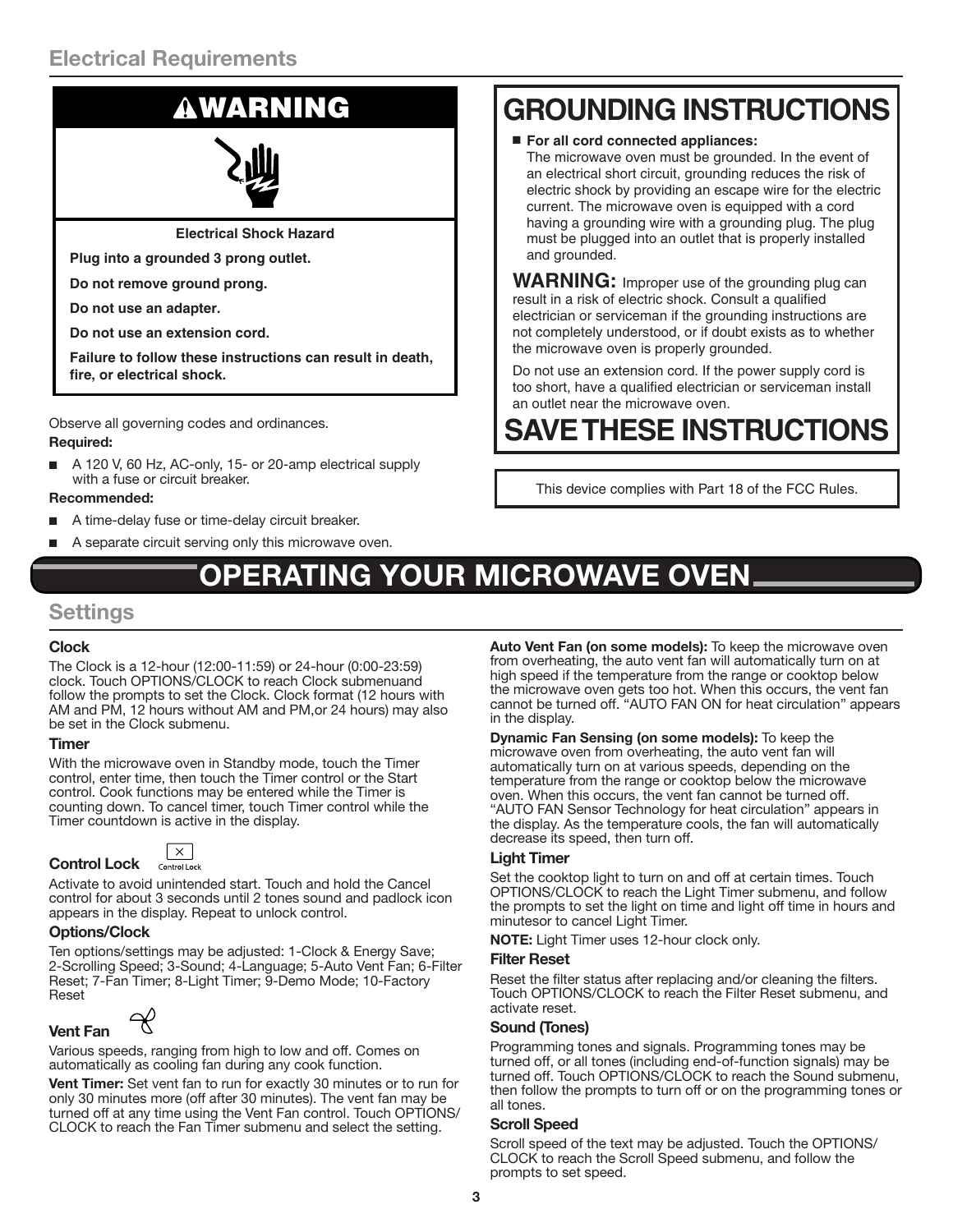#### **Demo Mode**

Activate to practice using the control without actually turning on the magnetron. Touch OPTIONS/CLOCK to reach the Demo mode submenu, the follow the prompts to activate. The DEMO icon will light up in the display. Repeat to deactivate.

#### **Energy Save**

To conserve energy, the Clock will automatically turn off when the microwave oven goes into Standby mode. Touch OPTIONS/ CLOCK to reach the Clock and Energy Save submenu and follow the prompts to turn on Clock.

#### **Features**

#### **CLEANRELEASE® Cavity Coating (on some models)**

The durable, nonstick coating resists soil buildup by making cleaning easier. See "Microwave Oven Care" section.

#### **Cooking Rack**

Use the rectangular cooking rack only for 2-level cooking. To avoid damage to the microwave oven, always remove rack after 2-level cooking. To avoid damage to the microwave oven due to soil buildup, clean rack supports often.

### **Cookware and Dinnerware**

#### **Microwave-Safe**

- Browning dish (Follow manufacturer recommendations.)
- Ceramic glass, glass
- China, earthenware (Follow manufacturer recommendations.)
- Melamine (Follow manufacturer recommendations.)
- Paper towels, paper plates, napkins (Use non-recycled paper.)
- Plastic wraps, bags, covers, dinnerware, containers (Follow manufacturer recommendations.)
- Pottery and clay (Follow manufacturer recommendations.)
- Silicone bakeware (Follow manufacturer recommendations.)

#### Wax paper

**To Test Cookware/Dinnerware:** Place dish in microwave oven with 1 cup (250 mL) of water beside it. Program 1 minute of cook time at 100%. If dish becomes hot and the water stays cool, do not use the dish in the microwave oven.

#### **Language (on some models)**

Language of the display text may be changed. Touch the OPTIONS/CLOCK to reach the Language submenu, and follow the prompts to set language to English or French.

#### **Standby Mode**

When no functions are working (12-hour clock is displayed or if the clock has not been set), oven will switch to Standby Power mode and dim the LCD brightness after 5 minutes. Press any button or open/close the door, and display will return to the normal brightness.

#### **Turntable**

Turntable may be turned off for manual cooking only. This is helpful when cooking with plates that are bigger than the turntable, or when cooking with plates that are side by side. Turntable cannot be turned off during preset or sensor (on some models) functions.

#### **6th SENSE™ System**

A sensor in the microwave oven detects moisture released from food as it heats and adjusts the cooking time accordingly.

#### **Do Not Use**

- Metal cookware and bakeware
- Straw or wicker
- Gold, silver or pewter
- Non-approved meat thermometers, skewers
- **Twist ties**
- Foil liners, such as sandwich wrappers
- **Staples**
- Objects with gold or silver trim or with metallic glaze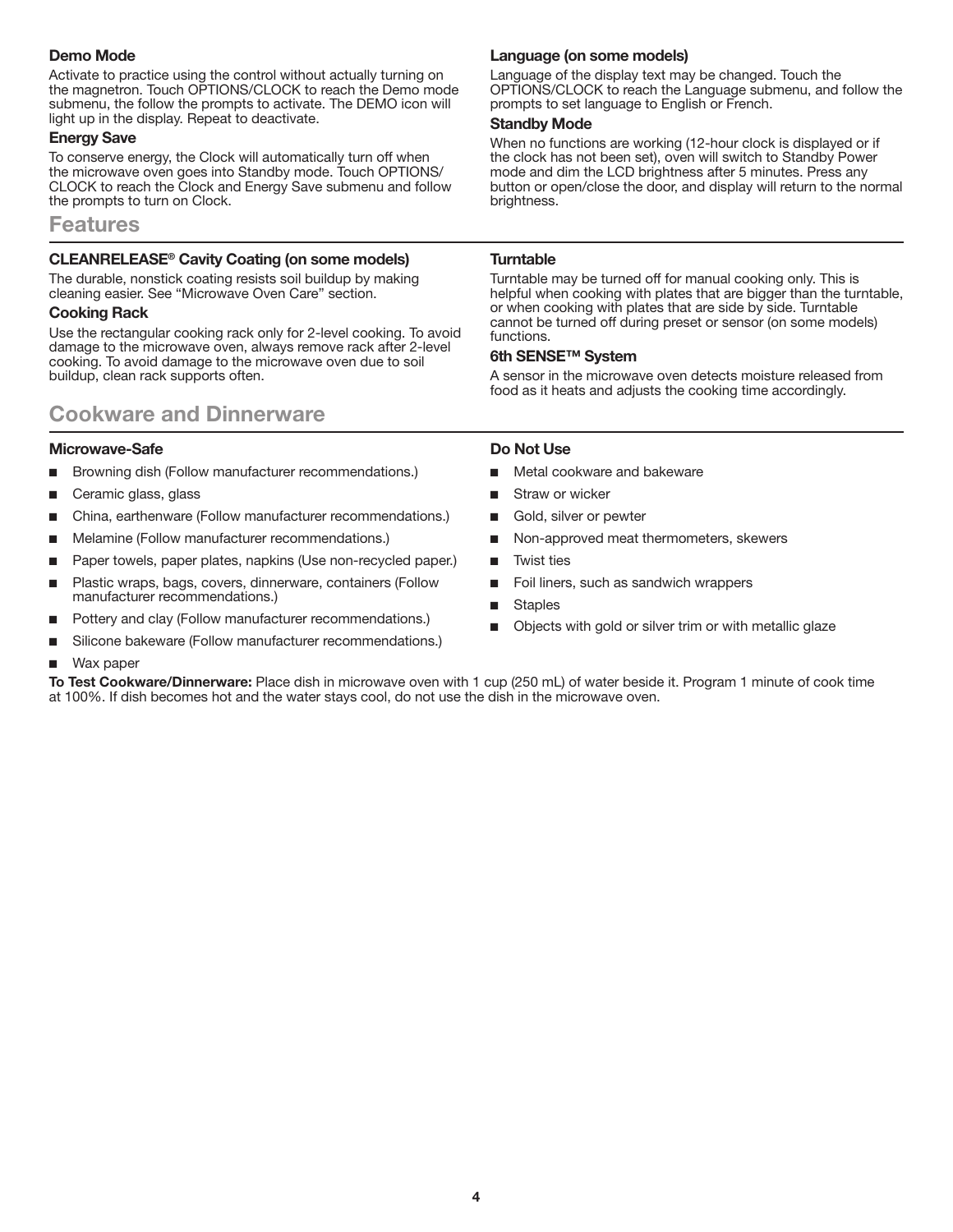For list of preset programs, see the Quick Reference Guide provided with your model.

#### **Manual Cooking/Stage Cooking**

Touch COOK TIME, touch number pads to enter time, touch COOK POWER (if not 100%), touch number pads to enter power level (10-90), then touch the Start control.

If programming additional stages (up to three), touch OPTIONS/ CLOCK to enter programming for the next stage, then enter the cook time and cook power of each, then touch the Start control.

#### **Sensor Cooking**

A sensor in the microwave oven detects moisture released from food as it heats and adjusts the cooking time accordingly.

Make sure microwave oven has been plugged in for at least 1 minute. Use microwave-safe dish with loose-fitting lid, or cover microwave-safe dish with plastic wrap and vent. For optimal performance, wait at least 30 minutes after convection cooking or grilling (on some models) before sensor cooking.

#### **Add More Time**

At the end of any cycle, "PRESS 0 TO ADD MORE TIME" scrolls in the display. Enter the additional time, if desired, and start the microwave oven. The cook power for all non-sensor cycles will be the same as in the finished cycle, but may be changed. If Add More Time is used after a sensor cycle, the cook power will be 100%, but may be changed.

#### **Doneness**

Adjust doneness for automatic cooking functions by touching COOK TIME repeatedly to scroll through "NORMAL," "MORE DONE" or "LESS DONE" within the first 20 seconds of starting the cook cycle. Doneness cannot be adjusted for Defrost functions.

#### **Warm Hold**

### WARNING

**Food Poisoning Hazard**

**Do not let food sit in oven more than one hour before or after cooking.**

**Doing so can result in food poisoning or sickness.**

Hot cooked food can be kept warm in the microwave oven. The Warm Hold function uses 10% cook power. Warm Hold can be used by itself or can be programmed to follow a cooking cycle. Opening the door during Warm Hold will cancel the function.

### **MICROWAVE OVEN CARE**

#### **General Cleaning**

**IMPORTANT:** Before cleaning, make sure all controls are off and the microwave oven is cool. Always follow label instructions on cleaning products.

To avoid damage to the microwave oven caused by arcing due to soil buildup, keep cavity, microwave inlet cover, cooking rack supports, and area where the door touches the frame clean.

Clean with mild soap, water, and a soft cloth or sponge or as indicated below.

- Nonstick cavity coating (on some models): To avoid damage to the microwave oven cavity, do not use metal or sharp utensils or scrapers or any type of abrasive cleanser or scrubbers.
- Grease filter: mild soap and water or dishwasher.
- Door and exterior: mild soap and water, or glass cleaner applied to paper towel.
- Control panel: sponge or soft cloth and water.
- Stainless steel (on some models): mild soap and water, then rinse with clean water and dry with soft cloth, or use stainless steel cleaner.
- Turntable: mild soap and water or dishwasher.
- Rack(s): mild soap, water, and washcloth. Dishwasher cleaning is not recommended.

#### **Installing/Replacing Filters and Light Bulbs**

**NOTE:** A filter status indicator (on some models) appears in the display when it is time to replace the charcoal filter, and clean or replace the grease filters. See "Settings" section to reset filter status.

- Grease filters: Grease filters are on the underside of microwave oven. Clean monthly or as prompted by filter status indicator. Slide the filter away from the tab area, and drop out the filter. To reinstall, place end of the filter into the opening opposite the tab area, swing up the other end, and slide it toward the tab area.
- Charcoal filter: The charcoal filter is behind the vent grille at the top front of the microwave oven. The charcoal filter cannot be cleaned and should be replaced about every 6 months, or as prompted by filter status indicator. Remove two screws on the vent grille, tilt the grille forward, lift it out, and remove filter. To reinstall, place the filter into its slotted area – wire mesh side up, replace vent grille, and secure with screws.
- Cooktop light: The cooktop light is located on the underside of the microwave oven and is replaceable. Remove bulb cover screw, and open the bulb cover. Replace bulb, close bulb cover, and secure with screw.
- Cavity light: The cavity light bulb is located behind the vent grille at the top front of the microwave oven, under the bulb cover, and is replaceable. Remove two screws on the vent grille, tilt the grille forward, and lift it out. Open bulb cover and replace bulb. Close bulb cover, replace vent grille, and secure with screws.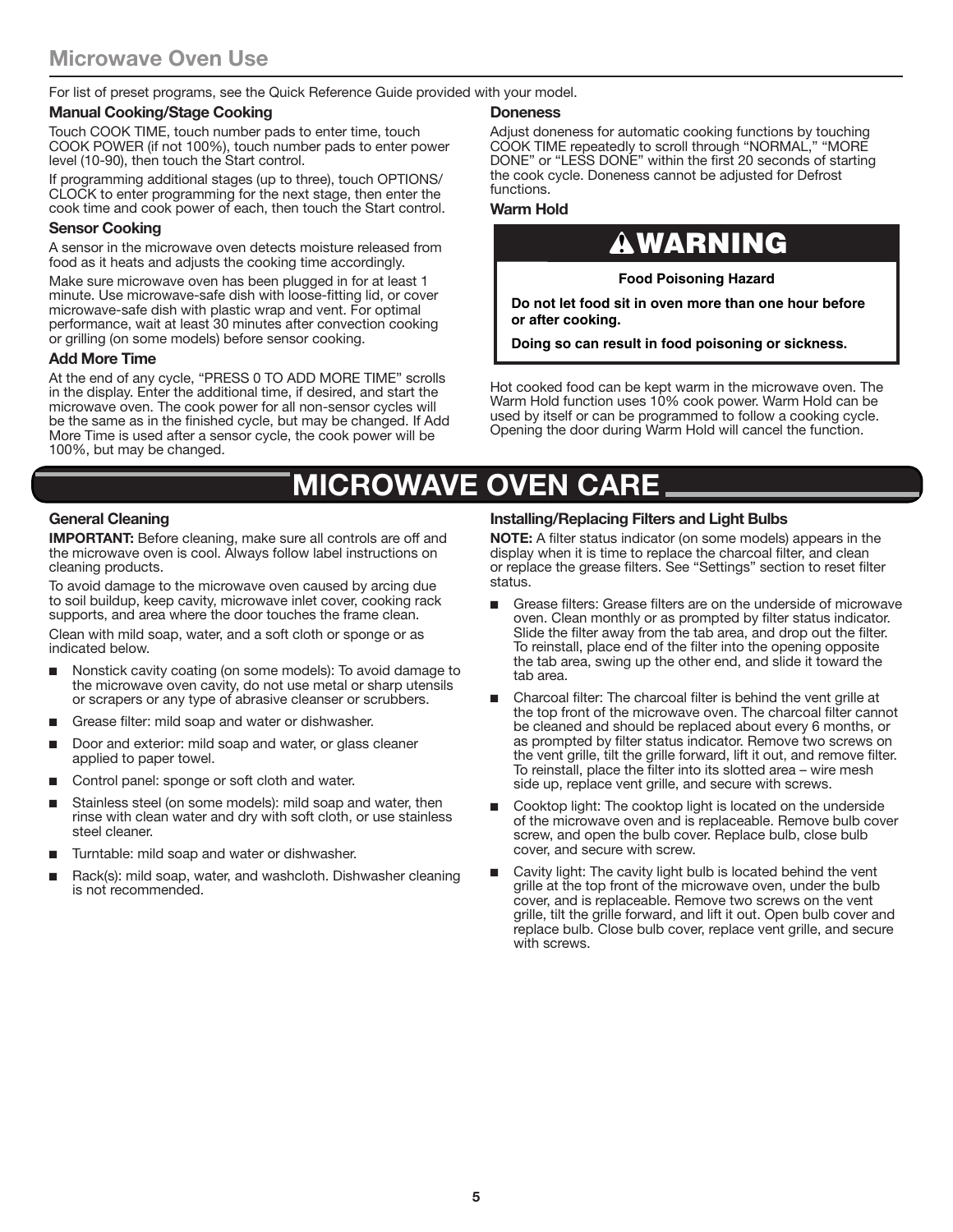### **ACCESSORIES**

The following is a list of available parts and supplies which may be purchased separately. Please refer to the cover for contact and model identification information.

#### **Replacement Parts**

- Turntable
- Turntable support and rollers
- Turntable hub
- Cooking rack
- Rack clip
- Rack support
- Grease filter
- Charcoal filter
- Cooktop light bulb
- Cavity light bulb

#### **Cleaning Supplies**

- Heavy Duty Degreaser
- affresh<sup>®</sup> Kitchen Appliance Cleaner
- affresh<sup>®</sup> Stainless Steel Cleaner
- affresh<sup>®</sup> Stainless Steel Wipes

**TROUBLESHOOTING**

First try the solutions suggested here. If you need further assistance or more recommendations that may help you avoid a service call, refer to the warranty page in this manual and scan the code there with your mobile device, or visit **http://www.whirlpool.com/product\_help.**

Contact us by mail with any questions or concerns at the address below:

In the U.S.A.:

Whirlpool Brand Home Appliances Customer eXperience Center 553 Benson Road Benton Harbor, MI 49022-2692

Please include a daytime phone number in your correspondence.

| If you experience                                  | <b>Recommended Solutions</b>                                                                                                                                                                                                                                                                                             |
|----------------------------------------------------|--------------------------------------------------------------------------------------------------------------------------------------------------------------------------------------------------------------------------------------------------------------------------------------------------------------------------|
| Microwave oven will<br>not operate                 | <b>Check the following:</b>                                                                                                                                                                                                                                                                                              |
|                                                    | Household fuse or circuit breaker - If a household fuse has blown or a circuit breaker has tripped.<br>ш<br>replace the fuse or reset the circuit breaker. If the problem continues, call an electrician.                                                                                                                |
|                                                    | Magnetron - Try to heat 1 cup (250 mL) of cold water for 2 minutes at 100% cooking power. If water does<br>■<br>not heat, try the steps in the bullets below. If microwave oven still does not operate, call for service.                                                                                                |
|                                                    | <b>Door</b> - Firmly close door. On some models, if a packaging spacer is attached to inside of the door, remove<br>п<br>it, then firmly close door.                                                                                                                                                                     |
|                                                    | If a message about the door appears in the display, the door has been closed for 5 minutes or more<br>without the microwave oven being started. This occurs to avoid unintended starting of the microwave<br>oven. Open and close the door, then start the cycle.                                                        |
|                                                    | <b>Control</b> - Make sure control is set properly. Make sure Control Lock is off. Make sure Demo mode (on<br>■<br>some models) is Off.                                                                                                                                                                                  |
| Arcing in the<br>microwave oven                    | <b>Check the following:</b>                                                                                                                                                                                                                                                                                              |
|                                                    | Soil buildup - Soil buildup on cavity walls, microwave inlet cover, cooking rack supports, and area where<br>п<br>the door touches the frame can cause arcing. See "General Cleaning" in "Microwave Oven Care" section.                                                                                                  |
| <b>Turntable alternates</b><br>rotation directions | ■ This is normal and depends on motor rotation at the beginning of the cycle.                                                                                                                                                                                                                                            |
| <b>Display shows</b><br>messages                   | "Enter clock" with flashing digits means there has been a power failure. Reset the clock.<br>П                                                                                                                                                                                                                           |
|                                                    | A letter followed by a number is an error indicator. Call for assistance.<br>п                                                                                                                                                                                                                                           |
| Fan running during<br>cooktop usage                | This is normal. The microwave oven's cooling fan, which is separate from the vent fan, automatically<br>п<br>comes on during microwave oven operation to cool the microwave oven. It may also automatically come<br>on and cycle on and off to cool the microwave oven's controls while the cooktop below is being used. |
| Radio, TV, or cordless                             | <b>Check the following:</b>                                                                                                                                                                                                                                                                                              |
| phone interference                                 | <b>Proximity -</b> Move the receiver away from the microwave oven, or adjust the radio or TV antenna.<br>п                                                                                                                                                                                                               |
|                                                    | Soil - Make sure the microwave oven door and sealing surfaces are clean.<br><b>In</b>                                                                                                                                                                                                                                    |
|                                                    | <b>Frequency</b> - Some 2.4 GHz-based cordless phones and home wireless networks may experience static<br>п<br>or noise while microwave oven is on. Use a corded phone, a different frequency cordless phone, or avoid<br>using these items during microwave oven operation.                                             |